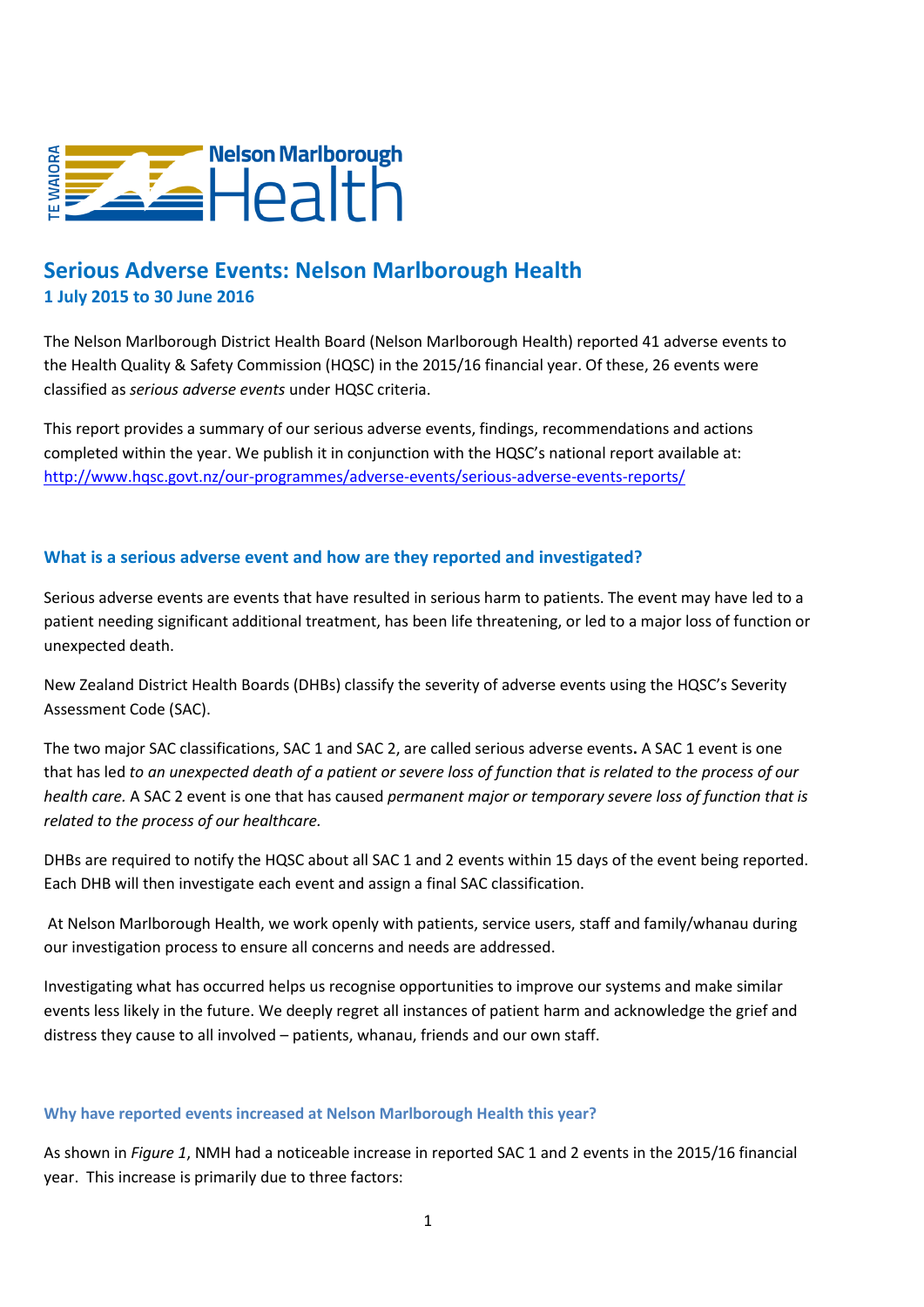- i) *Figure 2* shows that our health services did not suddenly get worse on 1 March 2015, rather our reported events increased due to the introduction of the Safety  $1<sup>st</sup>$  online reporting system and increased staff awareness about the importance of using it.
- ii) What we report and investigate has changed over time. We now report events which may not cause long-lasting harm, as well as events that are 'near misses', ie where there was the risk of harm rather than harm actually occurring. We may also report events that have occurred outside our hospital settings, such as in a patient's home if they are still under our care.

This has enabled us to have a greater overview of all incidents, regardless of their severity, to investigate the context and circumstances of an event, to recognise any recurring themes and provide opportunities to make improvements.

iii) NMH have embraced a culture of '*just culture'* that has increased confidence and the willingness of staff to report events. Open reporting of events contributes to a culture of transparency, an environment of openness and trust for the people who use our services. It also meets our NMH values of 'Respect, Innovation, Teamwork and Integrity'.

#### **Figure 1** – Adverse Events reported to HQSC by Nelson Marlborough Health FY 2011-2016

| Year                                   | 2011-2012 | 2012-2013 | 2013-2014 | 2014-2015 | 2015-2016 |
|----------------------------------------|-----------|-----------|-----------|-----------|-----------|
| <b>Number of</b><br>events<br>reported |           |           | o         | 11        | 41        |

### **Figure 2** *–* **July 2008/2016** shows a significant increase in reported events following the introduction of Safety  $1<sup>st</sup>$  in 2015.

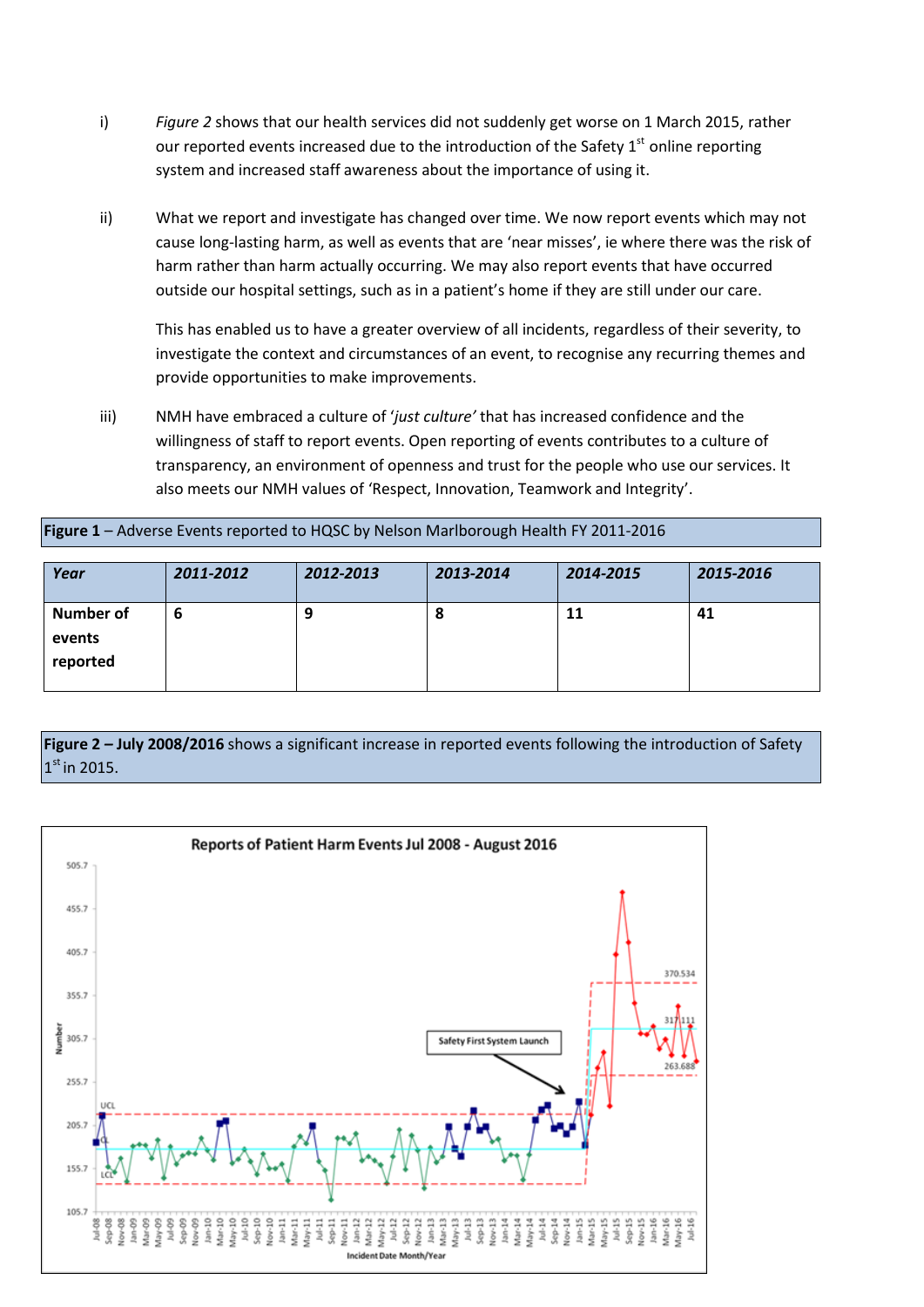### **Why are our figures different from the HQSC report?**

We have put considerable effort into encouraging use of our Safety  $1<sup>st</sup>$  online reporting system since it was introduced in March 2015.

*Figure 2* shows that, with its introduction, reporting increased.

Reporting of events within Safety 1<sup>st</sup> is encouraged and welcomed. Correct categorisation of an event in Safety 1<sup>st</sup>; in line with HQSC matrix classification, can present a degree of uncertainty for staff however. Over the past year this has resulted in a number of events being reported to HQSC which, when subsequently reviewed in detail, did not meet the requirements for reporting.

This is what has happened this year: 41 serious adverse events were reported to the HQSC but only 26 of these could be classified as SAC 1 or 2 serious adverse events upon investigation. This is not captured in the HQSC report for the 2015-16 year because reviews occurred after the HQSC closing date prior to publication

We are currently developing better information to help staff to more accurately classify events using HQSC criteria.

# **Summary of events, findings and recommendations of the events that have occurred in the 2015/16 financial year**

There were 41 adverse events reported by Nelson Marlborough Health to HQSC during the 2015/16 financial year. Of those 41 reported events, NMH identified 26 which met HQSC serious adverse criteria.

The 26 events have been categorised under the following headings:

- Clinical process
- Patient falls
- Resources/organisation/management

# **Summary of serious adverse events, findings, recommendations and actions completed within the 2015/16 financial year at Nelson Marlborough Health.**

| <b>Description of Event</b>           | <b>Review - Main Findings</b>                                                                  | <b>Summary of Recommendations/Actions</b>                                                                                             |
|---------------------------------------|------------------------------------------------------------------------------------------------|---------------------------------------------------------------------------------------------------------------------------------------|
| <b>Clinical Process</b>               |                                                                                                |                                                                                                                                       |
| Unexpected death<br>following surgery | Information from pre-operative<br>assessment, including the risk of                            | It should always be clear who is caring for an<br>individual patient.                                                                 |
|                                       | cardiovascular collapse due to<br>underlying heart disease, did not<br>prevent this occurring. | Medical Emergency Team to be developed as<br>a 'flying squad' to support early intervention.<br>Changes to Early Warning Score System |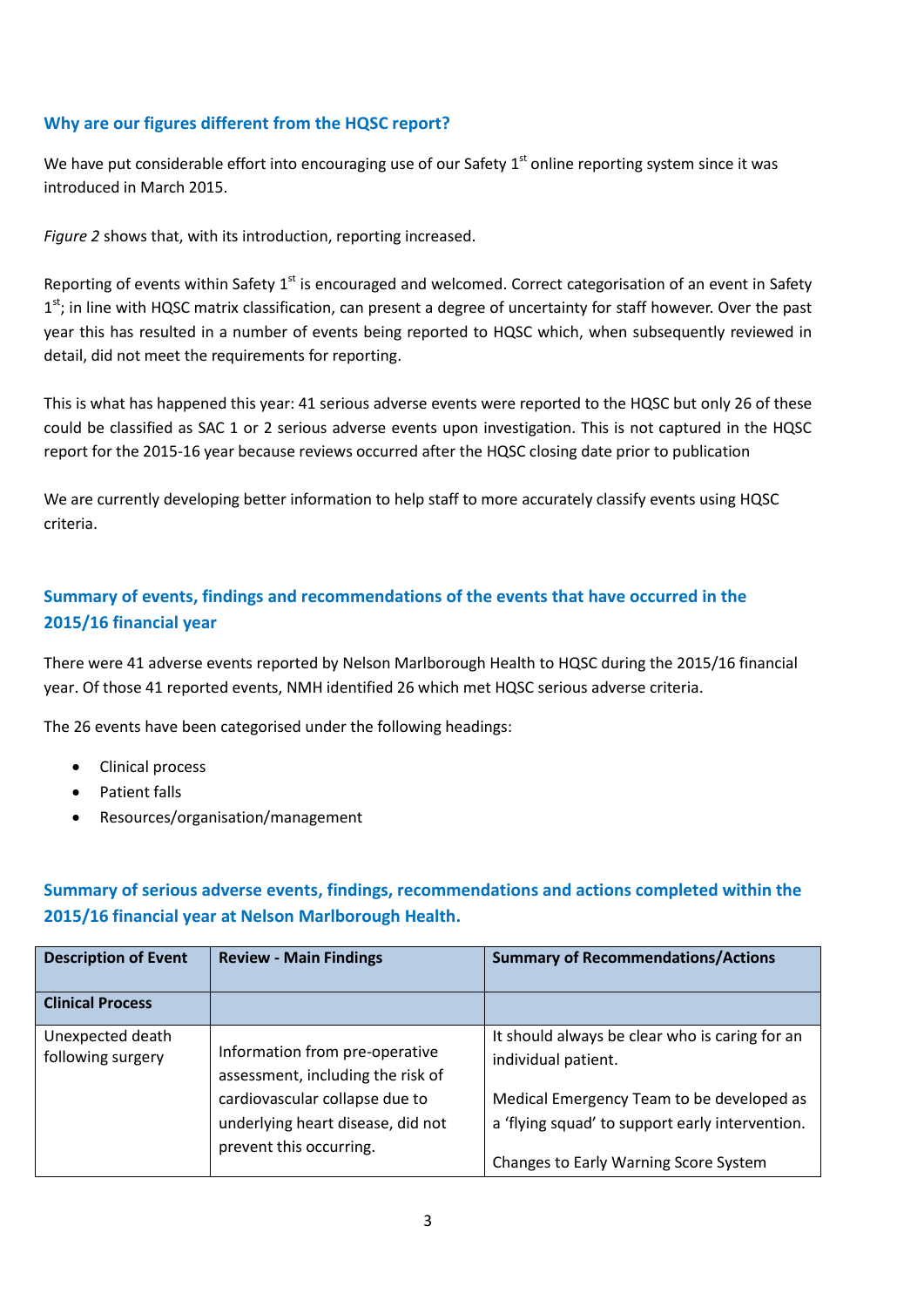|                                                                                                              | Reponses to hypotension in the<br>Intensive care unit did not result in<br>low blood pressure being managed<br>effectively.                                                                                                                                                                                                                                                                                                          | where a single parameter like a low blood<br>pressure can trigger an urgent response by<br>staff with necessary skills and support.<br>Preoperative (prior to operation) assessment<br>process should be complete and determine a<br>peri-operative (occurring or performed at or<br>around the time of an operation) care plan<br>which is clearly documented and followed by<br>all those subsequently involved in care |
|--------------------------------------------------------------------------------------------------------------|--------------------------------------------------------------------------------------------------------------------------------------------------------------------------------------------------------------------------------------------------------------------------------------------------------------------------------------------------------------------------------------------------------------------------------------|---------------------------------------------------------------------------------------------------------------------------------------------------------------------------------------------------------------------------------------------------------------------------------------------------------------------------------------------------------------------------------------------------------------------------|
| Delay in diagnosis and<br>treatment                                                                          | Delay in blood results being<br>processed<br>Follow-up of blood results did not<br>occur: there was a lack of system<br>for follow-up of blood results<br>Patient was not registered with a GP                                                                                                                                                                                                                                       | Process put in place to enable<br>diagnostic test results to be<br>followed up after-hours. Patient<br>sticker is kept on a list for the<br>Senior Medical Officer to review<br>any test results the following day.<br>Process established for reviewing<br>diagnostic tests post discharge<br>when patient does not have a GP<br>who can follow-up.<br>Audit of actions by Clinical Governance<br><b>Support Team</b>    |
| Unanticipated<br>complications<br>following surgical<br>procedure                                            | Case highlighted communication<br>issues between the medical and<br>nursing staff but these did not affect<br>the patient's outcome<br>Review of incident failed to identify<br>a preventable reason for the<br>complication during/following<br>surgery<br>Staff did not use pathways available<br>to them (i.e. notify Duty Nurse<br>Manager) to escalate their concerns<br>which led to conflict in the<br>interdisciplinary team | Staff to record each patient event/Dr visit/Dr<br>examination in the notes as close to the<br>event as possible<br>Documentation workshop for all staff<br>involved in the case<br>Outline a clear escalation pathway for nurses<br>to raise any concerns about a patient.                                                                                                                                                |
| Delay in responding to<br>deteriorating patient<br>post operatively                                          | <b>Report Pending</b>                                                                                                                                                                                                                                                                                                                                                                                                                | Report pending                                                                                                                                                                                                                                                                                                                                                                                                            |
| Unexpected inpatient<br>death from aspiration<br>pneumonia attributed<br>to choking at place of<br>residence | Contributory factors were significant<br>in this case<br>Patient communication and<br>behavioural difficulties made                                                                                                                                                                                                                                                                                                                  | Development and implementation of a<br>procedure for the monitoring of service users<br>in their residence when they are physically<br>unwell                                                                                                                                                                                                                                                                             |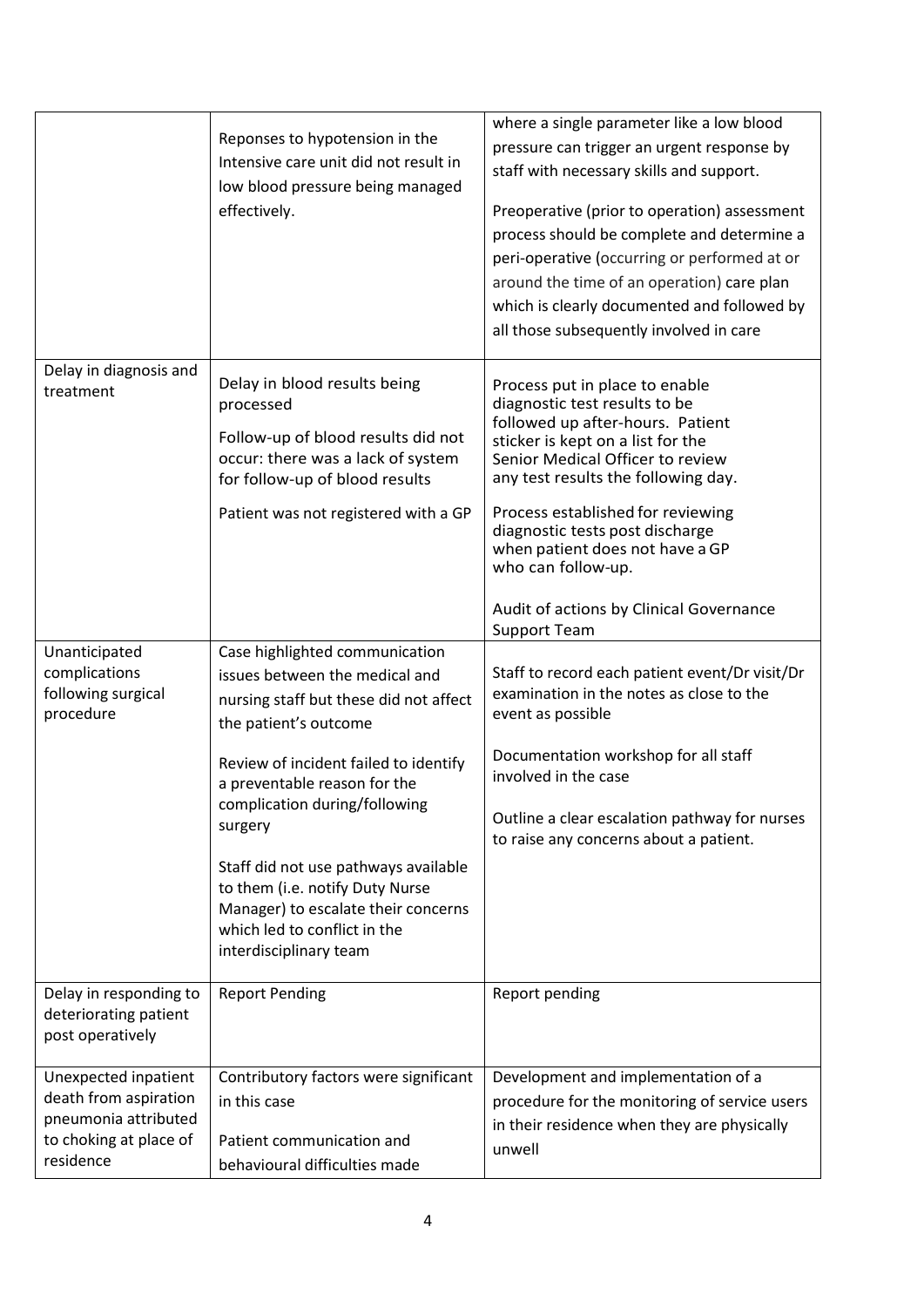|                                                               | assessment and diagnosis of patient<br>in Emergency Department (ED)<br>challenging<br>Limited onsite staff with clinical<br>experience to monitor the service<br>user's condition, led to a delay in<br>recognising the onset of aspiration<br>pneumonia<br>Roster pattern did not allow any<br>time within a shift for handover<br>period                                                                                                                                                                                                                                                                                                                                                               | Communication between Disability Support<br>Services and ED managers and clinicians to<br>establish a common goal of ensuring the best<br>outcomes for the service users when they<br>journey through the hospital system<br>Consider the appointment of a registered<br>nurse onto the DSS team to provide co-<br>ordination of physical health needs for<br>residents<br>Documentation policies to be<br>reviewed/updated to include time of an<br>event as well as the date |
|---------------------------------------------------------------|----------------------------------------------------------------------------------------------------------------------------------------------------------------------------------------------------------------------------------------------------------------------------------------------------------------------------------------------------------------------------------------------------------------------------------------------------------------------------------------------------------------------------------------------------------------------------------------------------------------------------------------------------------------------------------------------------------|--------------------------------------------------------------------------------------------------------------------------------------------------------------------------------------------------------------------------------------------------------------------------------------------------------------------------------------------------------------------------------------------------------------------------------------------------------------------------------|
| Delay in treatment of<br>cancer                               | Correctly triaged as requiring 'faster<br>cancer treatment' but incorrectly<br>annotated as requiring an 'urgent'<br>rather than 'ASAP' appointment<br>Anomaly not questioned by<br>administrative staff although noted<br>to be outside expectations for their<br>role.<br>Inconsistent time-related response<br>to the word 'ASAP' when used after<br>triaging in different departments<br>across the organisation<br>'Faster cancer treatment' category<br>boxes present on the triage forms<br>are not taken into consideration by<br>administration staff when managing<br>triage forms<br>No wider multidisciplinary team<br>oncology input automatically<br>occurs for in-patients with<br>cancer | Review triage process<br>Issue addressed with administration staff<br><b>Regular Urology and Oncology</b><br>Multidisciplinary team meetings<br>established                                                                                                                                                                                                                                                                                                                    |
| Two events relate to<br>Delay in assessment<br>and treatment  | <b>Reports Pending</b>                                                                                                                                                                                                                                                                                                                                                                                                                                                                                                                                                                                                                                                                                   | Reports pending                                                                                                                                                                                                                                                                                                                                                                                                                                                                |
| Pressure injury -<br>Unstageable (Depth of<br>injury unknown) | Unclear format of Waterlow tool<br>within nursing care plan. Risk not<br>calculated correctly<br>Lack of clear DHB/unit standards                                                                                                                                                                                                                                                                                                                                                                                                                                                                                                                                                                        | Develop guideline for Waterlow assessment<br>Reformat Waterlow tool within nursing care                                                                                                                                                                                                                                                                                                                                                                                        |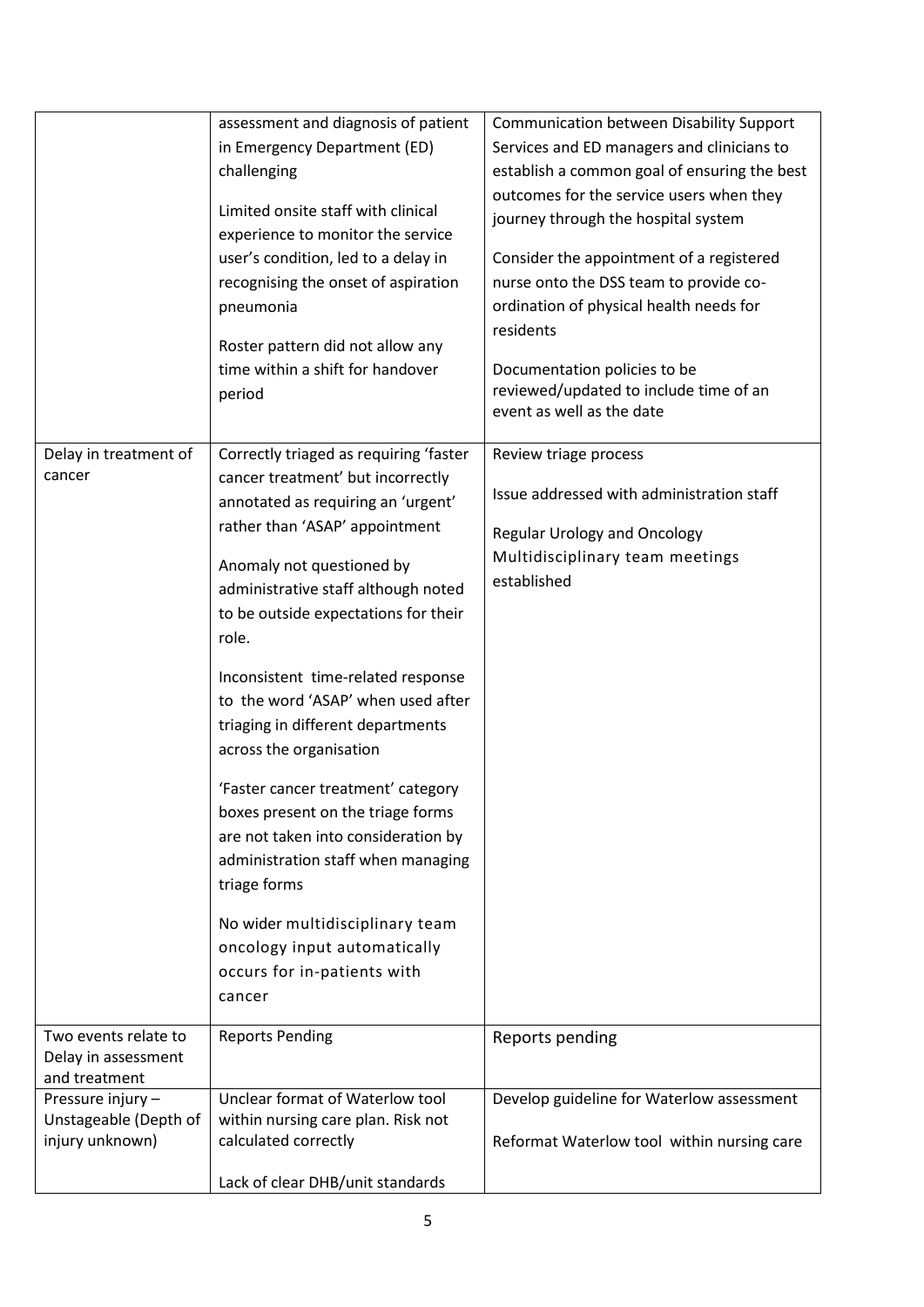| Post-operative<br>complications<br>requiring Intensive<br>care Unit (ICU)<br>admission<br>Wrong size surgical<br>implant, corrected<br>during the same<br>operating session                                                                                                                                                                                          | Pre-existing patient morbidity<br>Insufficient pressure relieving device<br>used in initial stages of pressure<br>injury development<br>Review findings - case was<br>appropriately managed - patient's<br>journey was appropriate and<br>transfers to higher level of care<br>undertaken appropriately<br>Report pending                                                                                                             | plan<br>Education around Waterlow tool and correct<br>score<br>Audit of implementation of new tool to<br>ensure risk assessment completed<br>Report pending                                                                                                                                                                                                                                                                                                                                                                                                                                                                                                                                                                                                                                                                       |
|----------------------------------------------------------------------------------------------------------------------------------------------------------------------------------------------------------------------------------------------------------------------------------------------------------------------------------------------------------------------|---------------------------------------------------------------------------------------------------------------------------------------------------------------------------------------------------------------------------------------------------------------------------------------------------------------------------------------------------------------------------------------------------------------------------------------|-----------------------------------------------------------------------------------------------------------------------------------------------------------------------------------------------------------------------------------------------------------------------------------------------------------------------------------------------------------------------------------------------------------------------------------------------------------------------------------------------------------------------------------------------------------------------------------------------------------------------------------------------------------------------------------------------------------------------------------------------------------------------------------------------------------------------------------|
| Unexpected inpatient<br>death from cardiac<br>arrest                                                                                                                                                                                                                                                                                                                 | Report pending                                                                                                                                                                                                                                                                                                                                                                                                                        | Report pending                                                                                                                                                                                                                                                                                                                                                                                                                                                                                                                                                                                                                                                                                                                                                                                                                    |
| <b>Patient falls</b>                                                                                                                                                                                                                                                                                                                                                 |                                                                                                                                                                                                                                                                                                                                                                                                                                       |                                                                                                                                                                                                                                                                                                                                                                                                                                                                                                                                                                                                                                                                                                                                                                                                                                   |
| Five events related to<br>falls resulting in harm<br>Injuries sustained<br>included:<br>Fracture to right<br>ankle, hip fracture, a<br>head laceration,<br>reduced level of<br>consciousness as a<br>result of a fall and an<br>outpatient sustained<br>fractured right femur<br>following fall in<br>hospital grounds<br>One event remains<br>open - report pending | Falls risk assessment and care plan<br>did not get reviewed following one<br>of the falls<br>Bed position, bed type, sensor mat,<br>close observation area, delay in post<br>fall actions and implementation of<br>universal precautions<br>One patient had been identified as<br>high risk but patient removed sensor<br>mat alarm prior to getting up and<br>fell in bathroom<br>Staffing and patient complexity and<br>high acuity | HQSC video on effects of falls viewed during<br>staff reflection of falls and impact on patients<br>Reinforce to staff involved accepted standard<br>of care provision around fall assessments<br>Restraint and enabler audit of all inpatient<br>areas in Nelson Hospital<br>Education provided to ward staff and static<br>display on Lo Lo beds by Essential Health Care<br>Team around falls prevention<br>Education provided to ward Staff on falls<br>assessment, falls care plans and<br>documentation<br>Nursing care plan and risk assessment<br>timelines, policy review<br>Outpatient appointment cards have a<br>statement saying to phone the OPD if patient<br>requires assistance with mobility once at the<br>hospital<br>Informal audit of current mobility parks and<br>their usage and availability undertaken |